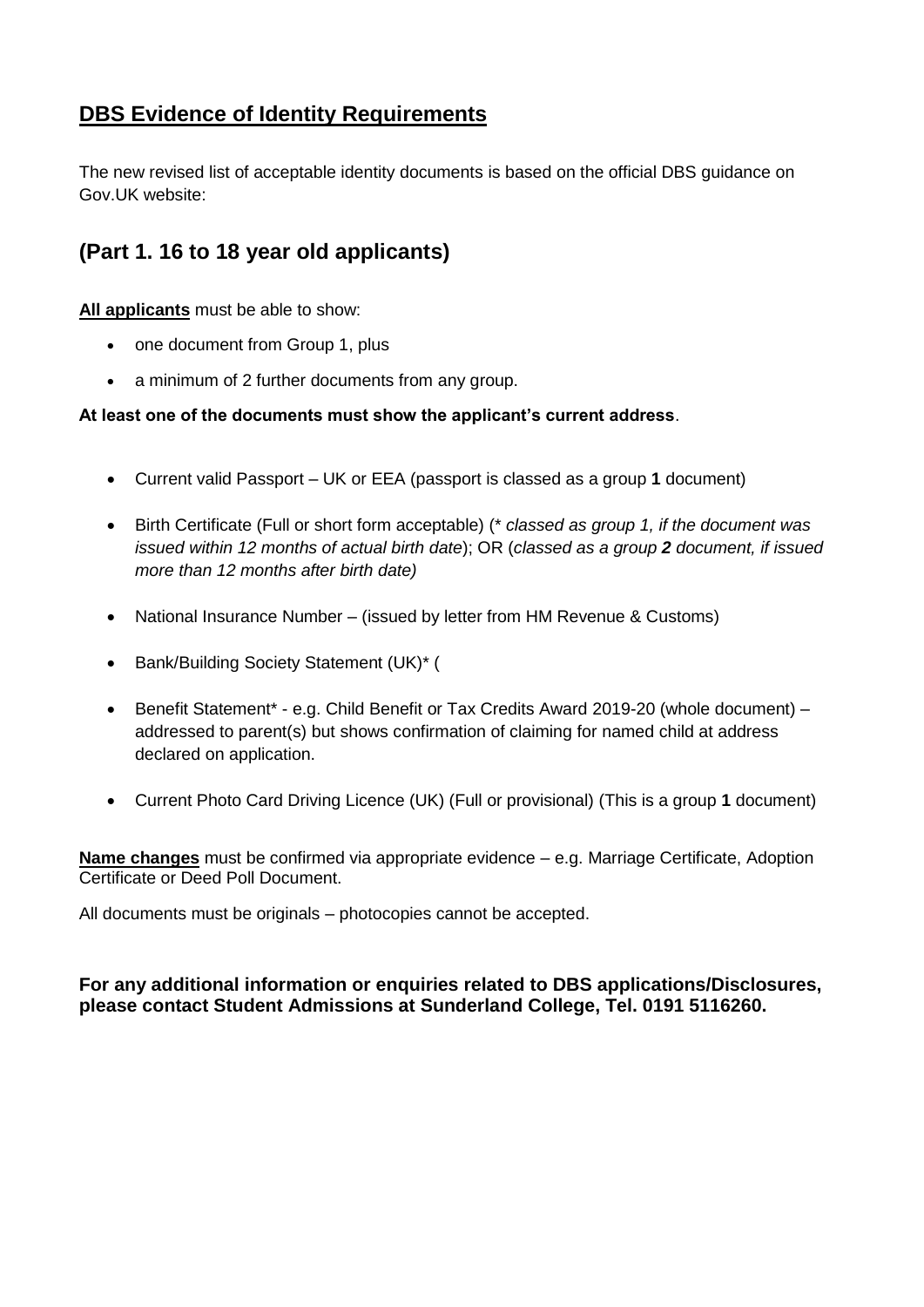# **(Part 2. Adult F.E. and H.E. applicants)**

**All applicants** must be able to show:

- one document from Group 1, plus
- a minimum of 2 further documents from any group.

#### **At least one of the documents must show the applicant's current address**.

The list of acceptable documents that can be used as proof of identity for adult applicants applying for DBS checks is more extensive:

## **Group 1: Primary identity documents**

| <b>Document</b>                                                 | <b>Notes</b>                                                                                                                                                                    |  |  |
|-----------------------------------------------------------------|---------------------------------------------------------------------------------------------------------------------------------------------------------------------------------|--|--|
| Passport                                                        | Any current and valid passport                                                                                                                                                  |  |  |
| Biometric residence permit                                      | UK.                                                                                                                                                                             |  |  |
| Current driving licence<br>photocard - (full or<br>provisional) | UK, Isle of Man, Channel Islands and EEA. From 8 June 2015, the paper<br>counterpart to the photocard driving licence will not be valid and will no longer<br>be issued by DVLA |  |  |
| Birth certificate - issued<br>within 12 months of birth         | UK, Isle of Man and Channel Islands - including those issued by UK<br>authorities overseas, for example embassies, High Commissions and HM<br>Forces                            |  |  |
| Adoption certificate                                            | UK and Channel Islands                                                                                                                                                          |  |  |

**N.B. All driving licences and passports must be [valid](https://www.gov.uk/driving-nongb-licence) >> not expired; in the correct name details and licence show correct address.**

### **Group 2a: Trusted government documents**

| <b>Document</b>                                                                          | <b>Notes</b>                                                                 |  |
|------------------------------------------------------------------------------------------|------------------------------------------------------------------------------|--|
| Current driving licence photocard - (full or provisional)                                | All countries outside the EEA (excluding Isle of<br>Man and Channel Islands) |  |
| Current driving licence (full or provisional) - paper<br>version (if issued before 1998) | UK, Isle of Man, Channel Islands and EEA                                     |  |
| Birth certificate - issued after time of birth                                           | UK, Isle of Man and Channel Islands                                          |  |
| Marriage/civil partnership certificate                                                   | UK and Channel Islands                                                       |  |
| HM Forces ID card                                                                        | <b>UK</b>                                                                    |  |
| Firearms licence                                                                         | UK, Channel Islands and Isle of Man                                          |  |